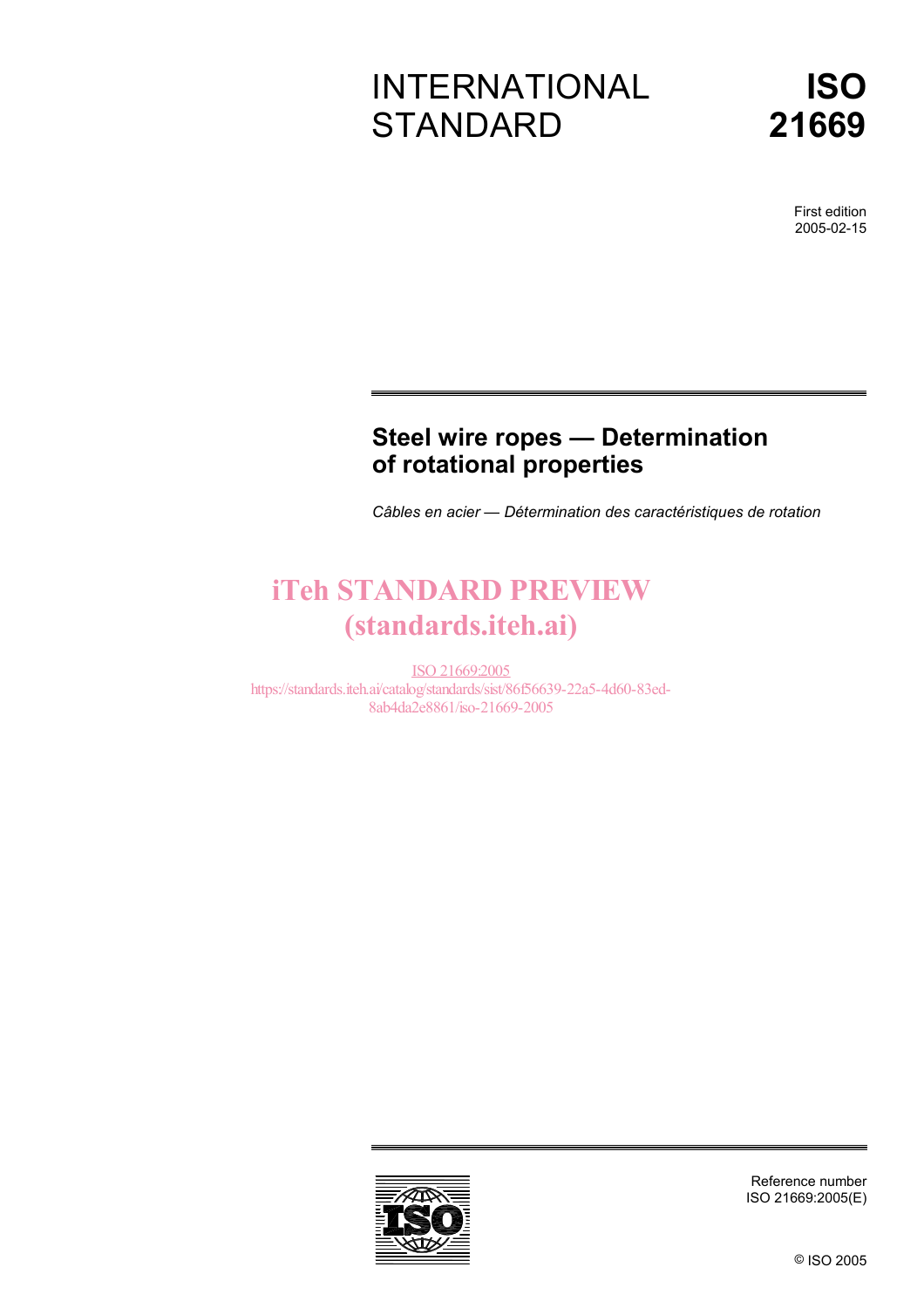#### **PDF disclaimer**

This PDF file may contain embedded typefaces. In accordance with Adobe's licensing policy, this file may be printed or viewed but shall not be edited unless the typefaces which are embedded are licensed to and installed on the computer performing the editing. In downloading this file, parties accept therein the responsibility of not infringing Adobe's licensing policy. The ISO Central Secretariat accepts no liability in this area.

Adobe is a trademark of Adobe Systems Incorporated.

Details of the software products used to create this PDF file can be found in the General Info relative to the file; the PDF-creation parameters were optimized for printing. Every care has been taken to ensure that the file is suitable for use by ISO member bodies. In the unlikely event that a problem relating to it is found, please inform the Central Secretariat at the address given below.

# iTeh STANDARD PREVIEW (standards.iteh.ai)

ISO 21669:2005 https://standards.iteh.ai/catalog/standards/sist/86f56639-22a5-4d60-83ed-8ab4da2e8861/iso-21669-2005

© ISO 2005

All rights reserved. Unless otherwise specified, no part of this publication may be reproduced or utilized in any form or by any means, electronic or mechanical, including photocopying and microfilm, without permission in writing from either ISO at the address below or ISO's member body in the country of the requester.

ISO copyright office Case postale 56 • CH-1211 Geneva 20 Tel. + 41 22 749 01 11 Fax + 41 22 749 09 47 E-mail copyright@iso.org Web www.iso.org

Published in Switzerland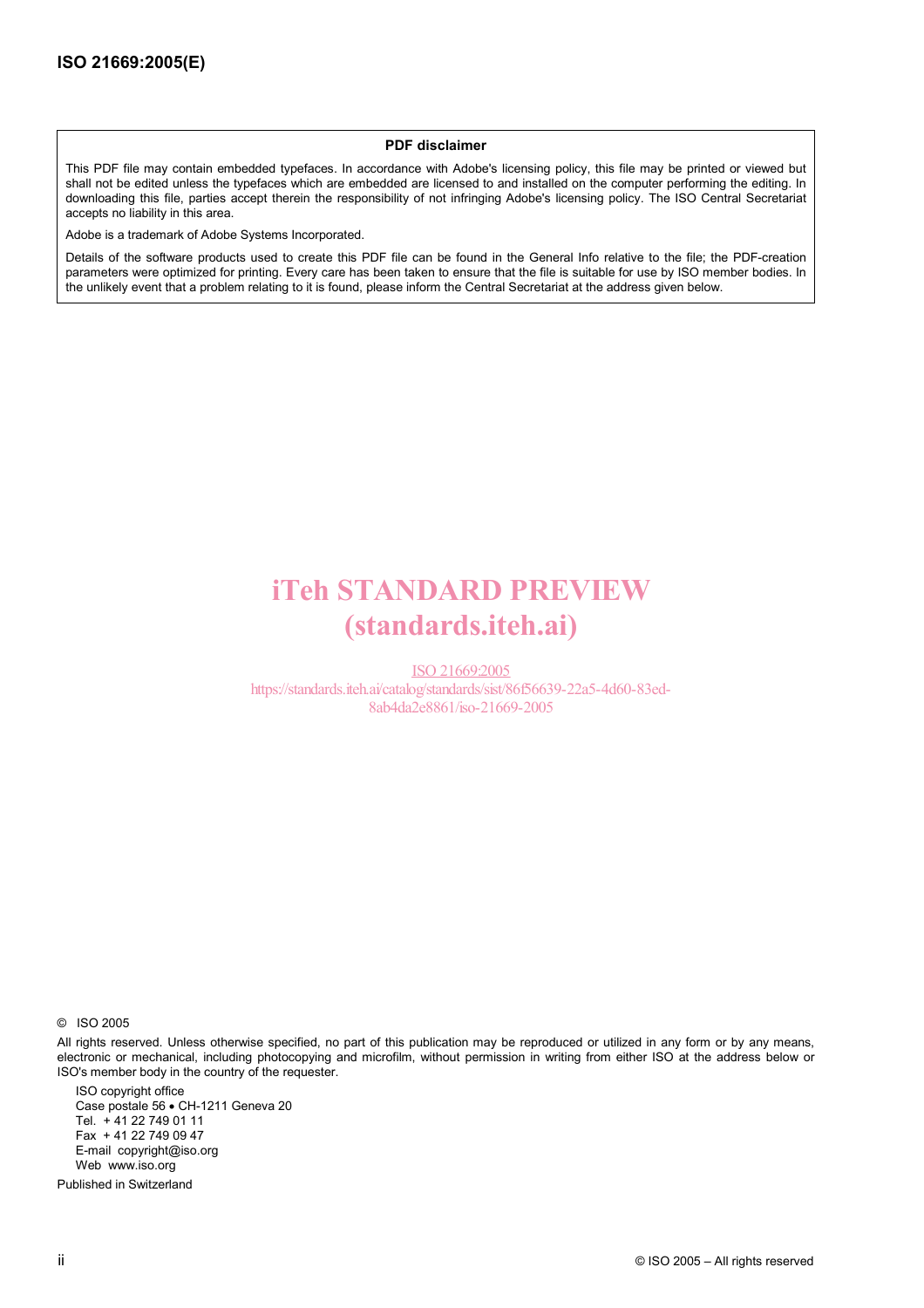## **Foreword**

ISO (the International Organization for Standardization) is a worldwide federation of national standards bodies (ISO member bodies). The work of preparing International Standards is normally carried out through ISO technical committees. Each member body interested in a subject for which a technical committee has been established has the right to be represented on that committee. International organizations, governmental and non-governmental, in liaison with ISO, also take part in the work. ISO collaborates closely with the International Electrotechnical Commission (IEC) on all matters of electrotechnical standardization.

International Standards are drafted in accordance with the rules given in the ISO/IEC Directives, Part 2.

The main task of technical committees is to prepare International Standards. Draft International Standards adopted by the technical committees are circulated to the member bodies for voting. Publication as an International Standard requires approval by at least 75 % of the member bodies casting a vote.

Attention is drawn to the possibility that some of the elements of this document may be the subject of patent rights. ISO shall not be held responsible for identifying any or all such patent rights.

ISO 21669 was prepared by Technical Committee ISO/TC 105, *Steel wire ropes*.

## iTeh STANDARD PREVIEW (standards.iteh.ai)

ISO 21669:2005 https://standards.iteh.ai/catalog/standards/sist/86f56639-22a5-4d60-83ed-8ab4da2e8861/iso-21669-2005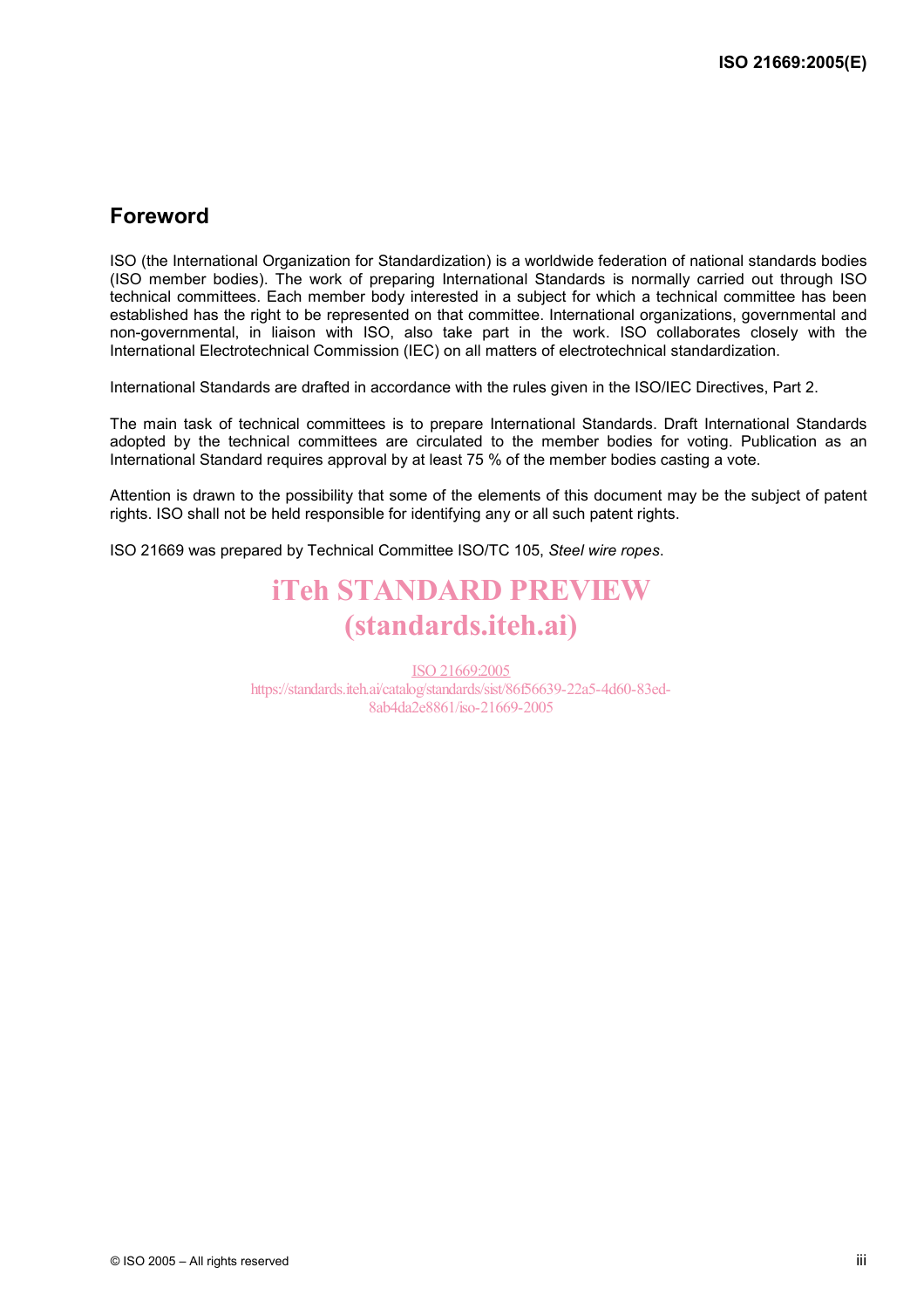## **Introduction**

This International Standard is intended to provide rope manufacturers, suppliers and independent testing bodies with a standard method of test for determining the rotational properties of steel wire rope.

While the test method specified in this International Standard has essentially been developed to assist in deciding whether a swivel can be used with a crane hoist rope, it may also be used for other crane rope duties and other steel wire rope applications where the machinery/equipment designer or user requires to know the rotational properties as part of the rope selection process.

# iTeh STANDARD PREVIEW (standards.iteh.ai)

ISO 21669:2005 https://standards.iteh.ai/catalog/standards/sist/86f56639-22a5-4d60-83ed-8ab4da2e8861/iso-21669-2005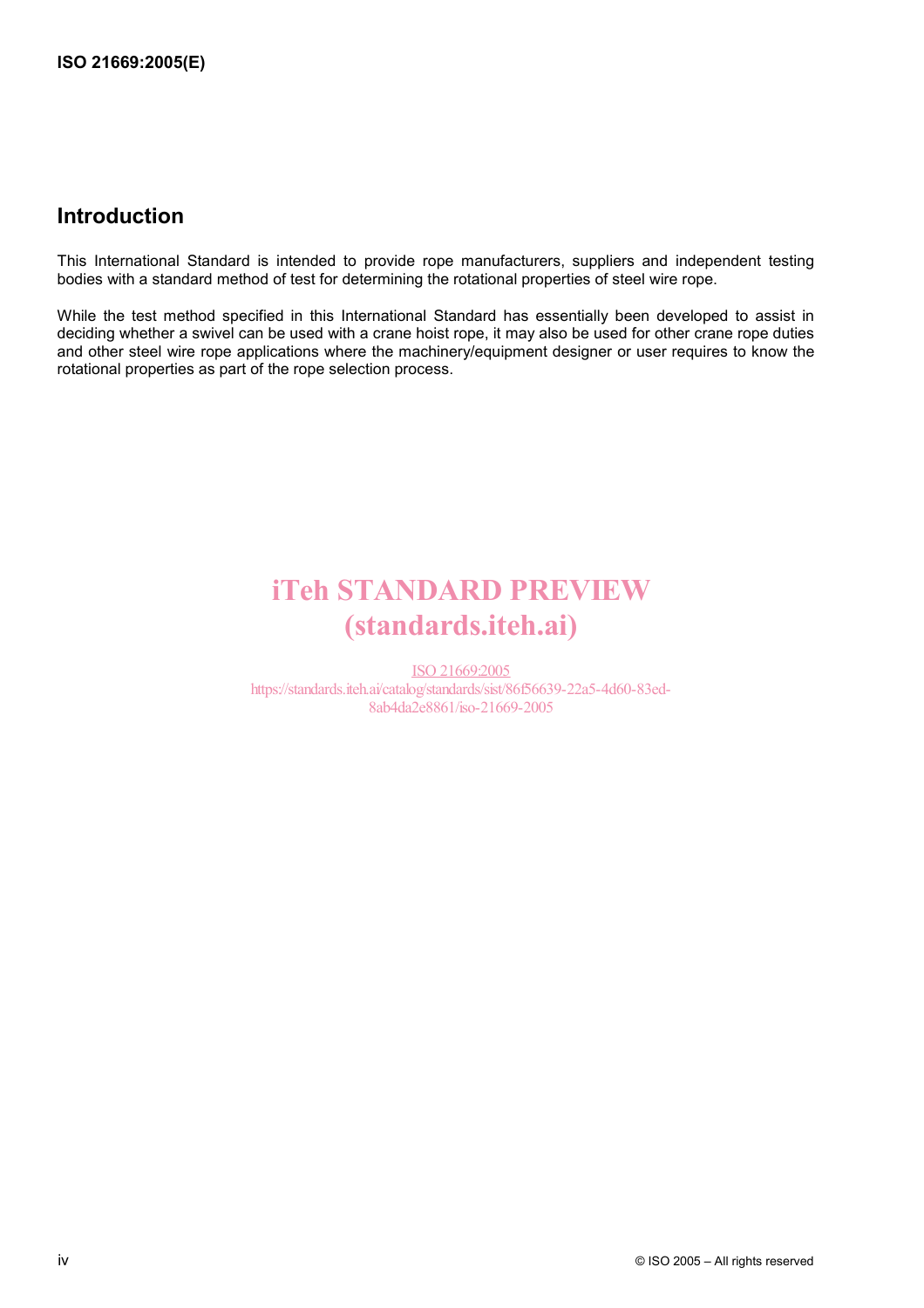## **Steel wire ropes — Determination of rotational properties**

#### **1 Scope**

This International Standard specifies a method for determining the rotational properties of steel wire rope.

General guidance on the use of a swivel is given in Annex A.

#### **2 Normative references**

The following referenced documents are indispensable for the application of this document. For dated references, only the edition cited applies. For undated references, the latest edition of the referenced document (including any amendments) applies.

ISO 17893, *Steel wire ropes — Vocabulary, designation and classification*

## iTeh STANDARD PREVIEW

# **3 Terms and definitions**  (standards.iteh.ai)

For the purposes of this document, the terms and definitions in ISO 17893 apply.

https://standards.iteh.ai/catalog/standards/sist/86f56639-22a5-4d60-83ed-8ab4da2e8861/iso-21669-2005

#### **4 Test piece**

The test piece shall be representative of the rope as a whole, be free from defects and shall be independent of the rope used to lift the load.

The free length of rope between end terminations shall be at least 100 × *d*, where *d* is the nominal diameter of the rope, in millimetres.

End terminations shall be of the following types:

- swaged socket,
- resin- or metal-filled socket,
- wedge socket or ferrule-secured eye with thimble.

NOTE As ropes of a given construction having similar design parameters are expected to have similar rotational properties throughout the size range, the rope manufacturer may carry out type testing on a representative size.

#### **5 Test machine**

The test equipment shall have the required capacity to lift the test load.

The test piece shall be prevented from rotating at its upper end during the test. See Figure 1 for a typical test arrangement when a hook is used.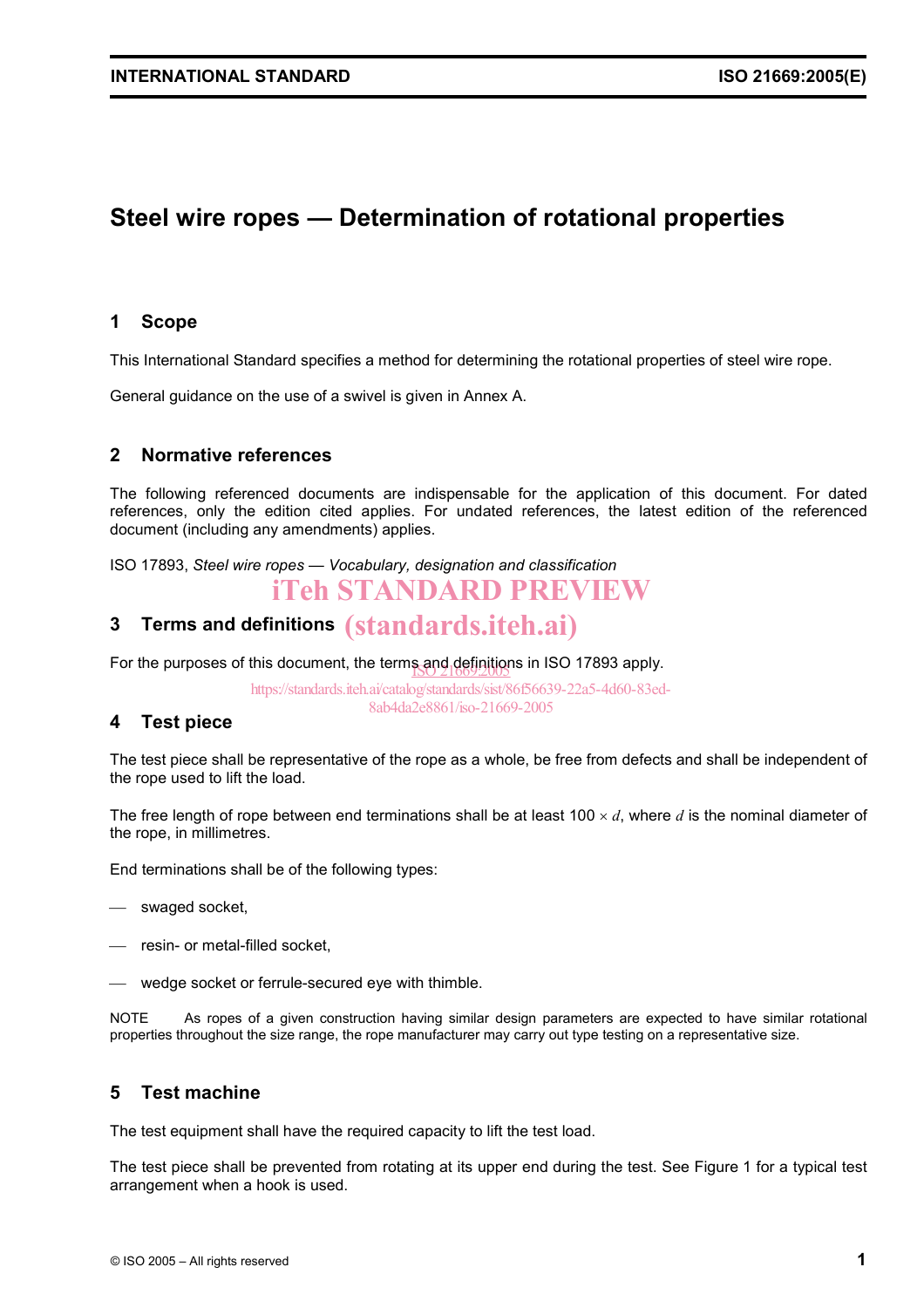A pointer shall be attached to the lower end of the load or the test piece to facilitate measuring of the rotation of the rope. Graduations on the measuring scale shall be no greater than 45°.

The test load shall be capable of being attached to the lower end of the test piece and its mass shall be equivalent to at least 20 % of the minimum breaking force,  $F_{\text{min}}$ , of the rope being tested.

When the mass of the test load is greater than 20 % of the minimum breaking force of the rope being tested, the measured rotation shall not be adjusted to take account of the greater load.

#### **6 Test method**

Measure the free length of rope under test.

Attach the load to be lifted to the lower end of the rope to be tested and establish the datum point for the pointer.

Raise the load from the ground level while ensuring clearance exists between the load and the ground.

Care should be taken to avoid any rotational momentum of the load as it is being raised until the load has reached equilibrium position.

During raising of the load, observe the number of complete turns the pointer makes as well as measuring the angular deflection from the datum point.

Record the total angular deflection of the pointer. NDARD PREVIEW

## (standards.iteh.ai)

#### **7 Rotational property**

#### ISO 21669:2005

The rotational property shall be determined from the amount of rotation observed in the test and the measured length of the test piece. 8ab4da2e8861/iso-21669-2005

The amount of rotation observed in the test shall be converted into a value for a rope length 1 000*d*.

When the measured free length of the test piece is not equivalent to 1 000*d*, the observed rotation (turns) shall be adjusted in direct proportion to the change in length between the two. As an example, if the observed rotation is 1 turn with a test piece having a free length of 250*d*, then the resulting rotational value is 4 turns per 1 000*d*.

The rotational property shall be expressed as the number of turns (of rotation) per unit length of 1 000*d*, where 1 turn is equal to 360°.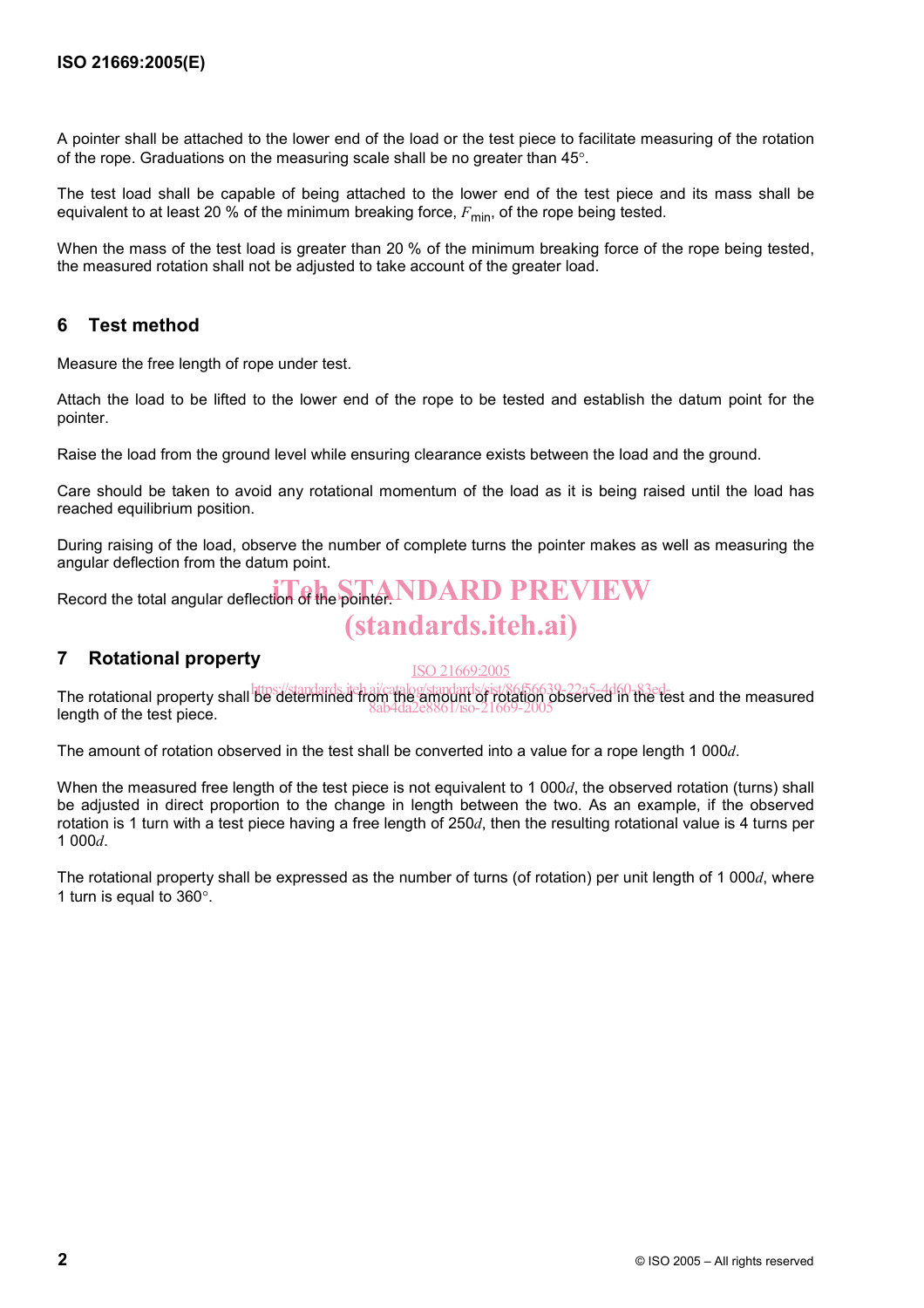

#### **Key**

- 1 crane hoist rope 5 pointer
- 2 bottom block 6 load
- 
- 4 test piece
- 
- 
- 3 blocked hook 7 graduated display

**Figure 1 — Typical test arrangement**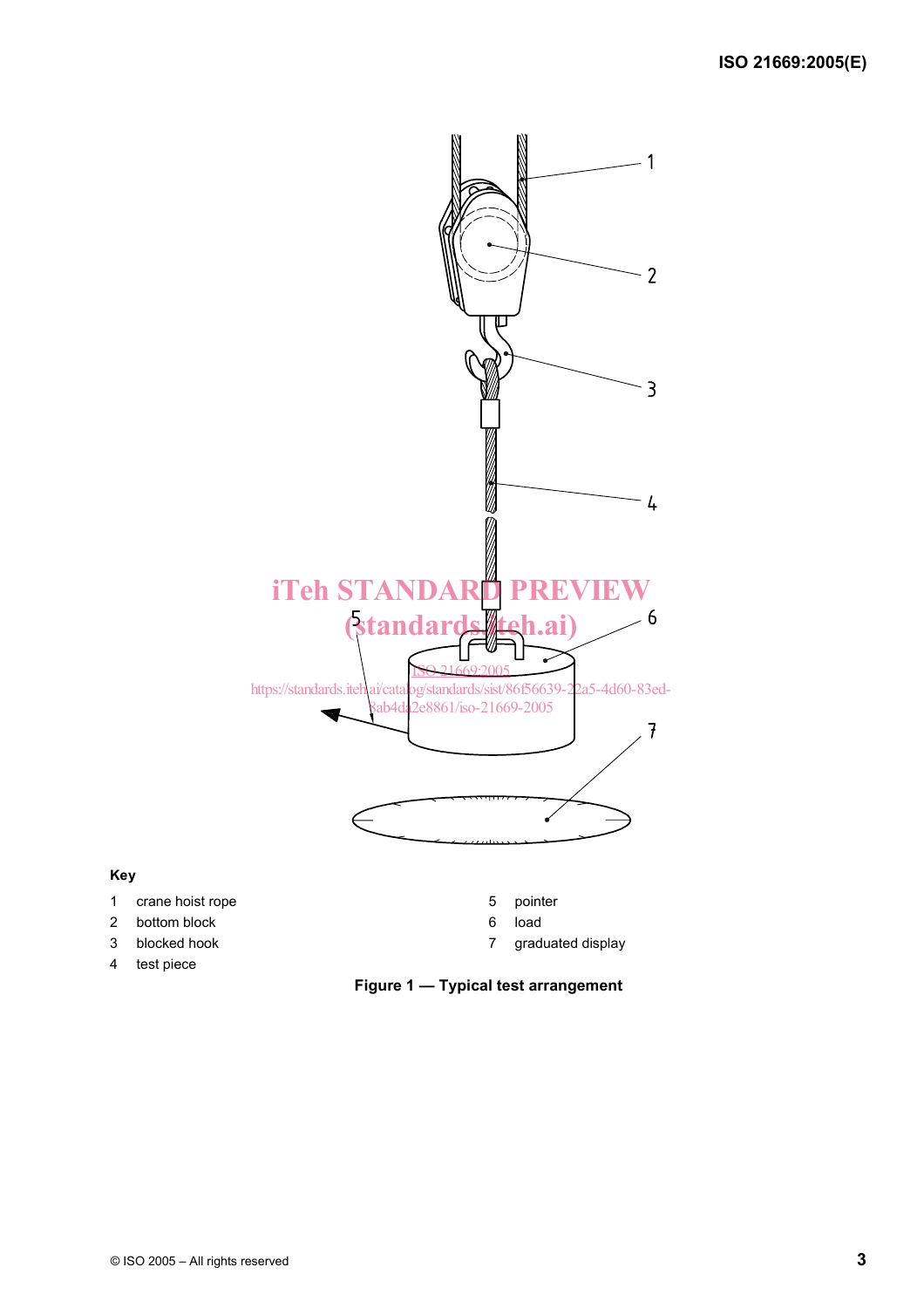#### **8 Test report**

The test report shall contain at least the following information:

- a) test number;
- b) reference to this International Standard;
- c) rope designation and minimum breaking force of rope, in kilonewtons;
- d) the resulting rotational value, expressed in turns per 1 000*d*.
- e) test load, in tonnes.

# iTeh STANDARD PREVIEW (standards.iteh.ai)

ISO 21669:2005 https://standards.iteh.ai/catalog/standards/sist/86f56639-22a5-4d60-83ed-8ab4da2e8861/iso-21669-2005